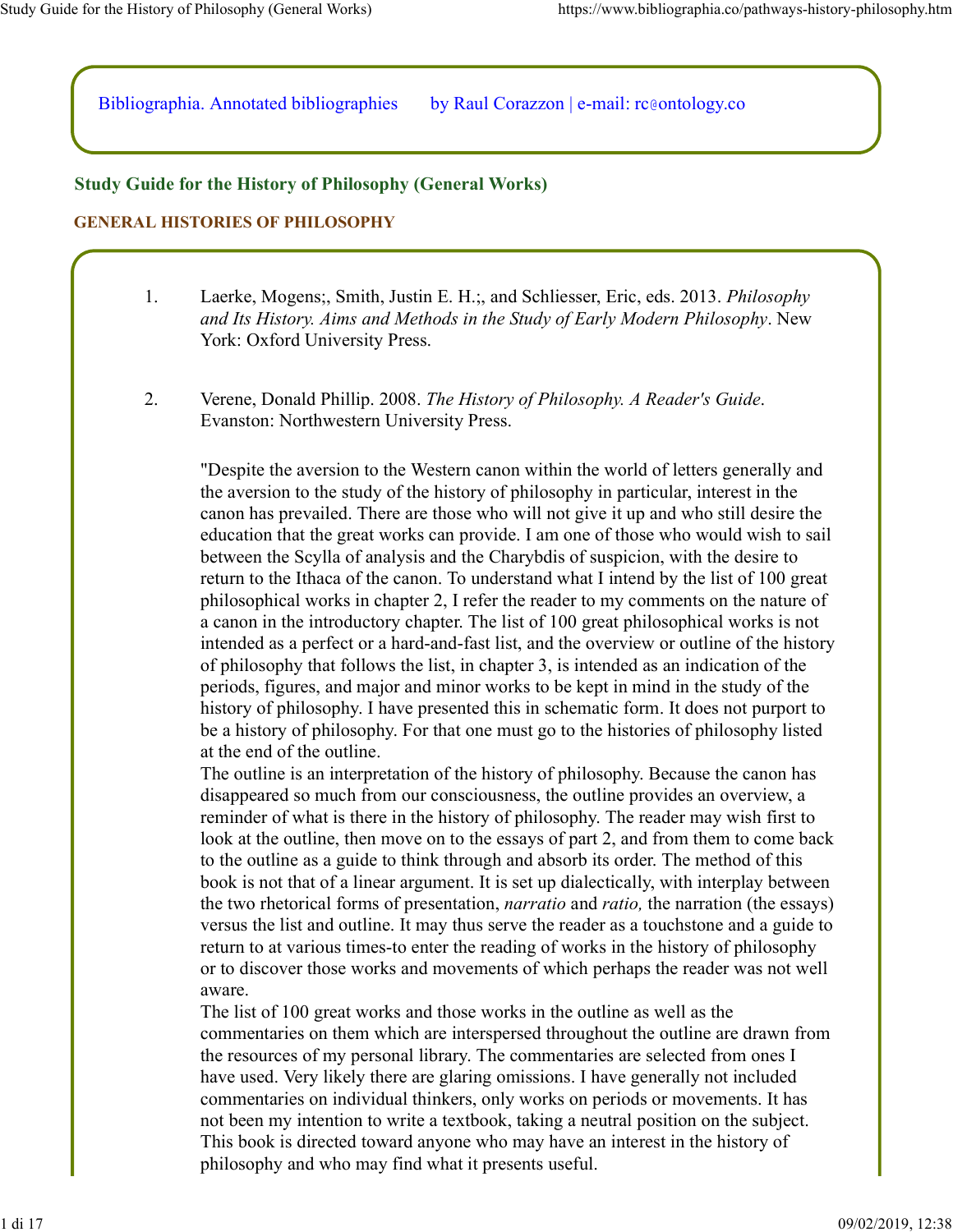This personal approach is evident in the three essays that follow in part 2. The first offers a view of philosophical reading and the philosophical use of language; the second a view of the origin of philosophy and the philosopher developed through the speculative use of the history of philosophy, moving from ancient to Renaissance to modern; and the third an exposition of how the philosophy of history affects the conception of the history of philosophy, using Vico and Hegel as holders of two views. These essays present rhetorical, humanist, and historical perspectives on the study and nature of philosophy and the history of philosophy. They are intended as suggestive rather than definitive accounts, with which the reader should feel free to disagree. As with the particular canon that each reader must develop from the larger, more general canon of the history of philosophy, each reader must come to some conclusions about the meaning of this history, about what aspects of it make it agile and alive. Study Guide for the History of Philosophy (General Works) https://www.bibliographia.co/pathways-history-philosophy.htm<br>
This personal approach is evident in the three essays that follow in part 2. The first<br>
offers a view

Because some may wish not only to read the history of philosophy but also to write about it, I have included some practical advice on this topic in part 3, as well as a chapter on philosophical literacy containing 700 terms, names, and works that should be known or become known to those who study the history of philosophy and the field of philosophy generally. These are all taken from standard encyclopedias and reference works in philosophy. To my knowledge no one has as yet advanced such a literacy list in philosophy. It may interest the reader as a simple gauge of what should be philosophical common knowledge." (pp. XIII-XV).

3. Parkinson, George Henry Radcliffe, and Shanker, Stuart, eds. 1993. Routledge History of Philosophy. London, New York: Routledge.

Contents: Volume I: From the Beginning to Plato, Editor: C.C.W. Taylor; Volume II: Aristotle to Augustine, Editor: David Furley; Volume III: Medieval Philosophy, Editor: John Marenbon; Volume IV: The Renaissance and Seventeenth Century Rationalism, Editor G.H.R. Parkinson; Volume V: British Empiricism and the Enlightenment, Editor: Stuart Brown; Volume VI: The Age of German Idealism, Editor Robert C. Solomon and Kathleen M. Higgins; Volume VII: Metaphysics Under Attack: The Nineteenth Century, Editor: C.L. Ten; Volume VIII: Continental Philosophy in the Twentieth Century, Editor: Richard Kearney; Volume IX: Philosophy of the English Speaking World in the Twentieth Century 1: Logic, Mathematics and Science, Editor S.G. Shanker; Volume X: Philosophy of the English Speaking World in the Twentieth Century 2: Meaning, Knowledge and Value, Editor: John Canfield.

"The Routledge History of Philosophy provides a chronological survey of the history of Western philosophy, from its beginnings up to the present time. Its aim is to discuss all major philosophical developments in depth, and with this in mind, most space has been allocated to those individuals who, by common consent, are regarded as great philosophers. But lesser figures have not been neglected, and it is hoped that the reader will be able to find, in the ten volumes of the History, at least basic information about any significant philosopher of the past or present. (...) In speaking of 'What is now regarded as philosophy', we may have given the impression that there now exists a single view of what philosophy is. This is certainly not the case; on the contrary, there exist serious differences of opinion, among those who call themselves philosophers, about the nature of their subject. These differences are reflected in the existence at the present time of two main schools of thought, usually described as ''analytic' and 'continental' philosophy. It is not our intention, as general editors of this *History*, to take sides in this dispute. Our attitude is one of tolerance,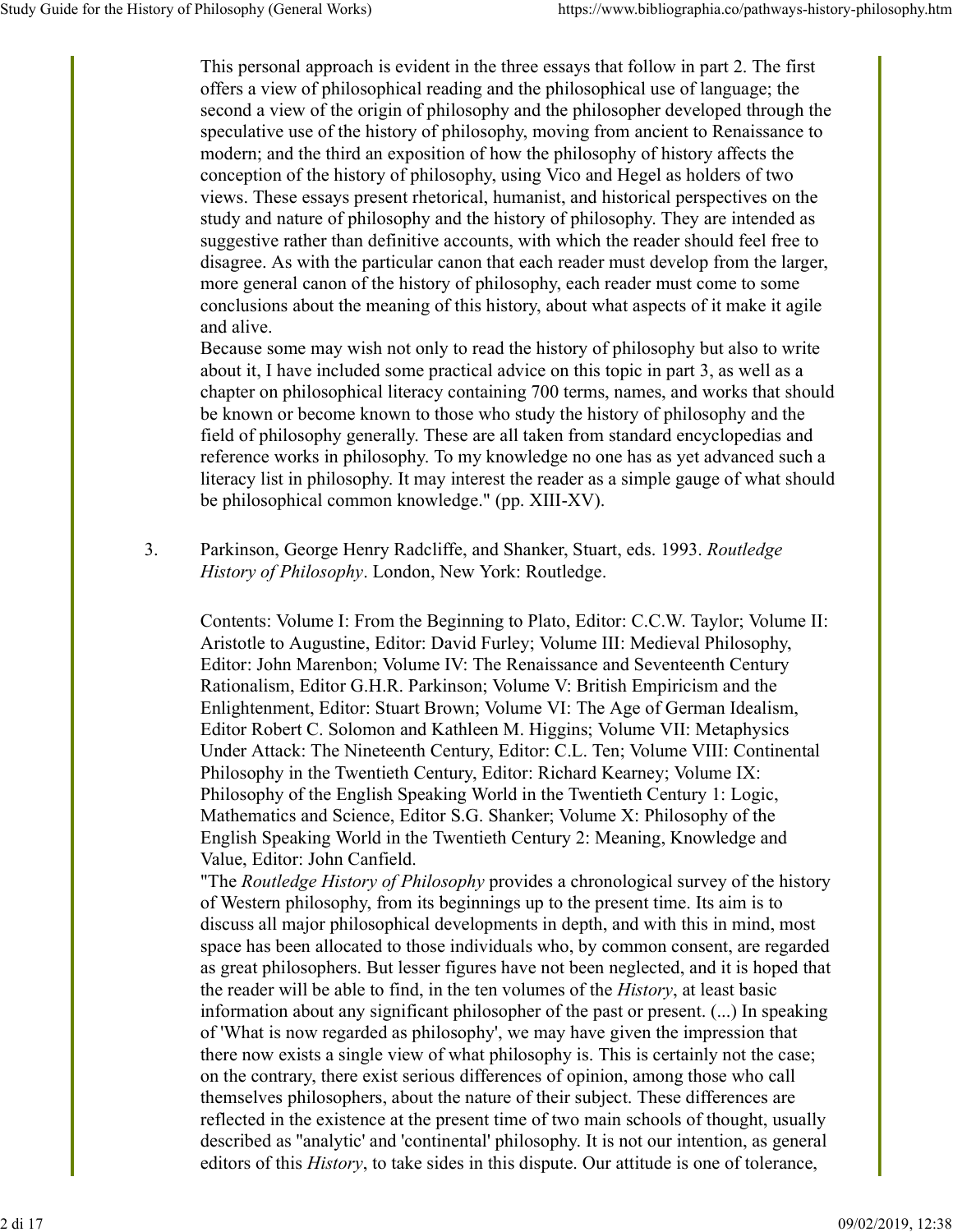and our hope is that these volumes will contribute to an understanding of how philosophers have reached the positions which they now occupy. One final comment. Philosophy has long been a highly technical subject, with its own specialized vocabulary. This History is intended not only for the specialist but also for the general reader. To this end, we have tried to ensure that each chapter is written in an accessible style; and since technicalities are unavoidable, a glossary of technical terms is provided in each volume. In this way these volumes will, we hope, contribute to a wider understanding of a subject which is of the highest importance to all thinking people." (from the General Editors' Preface). Study Guide for the History of Philosophy (General Works) https://www.bibliographia.co/pathways-history-philosophy.htm<br>and our hope is that these volumes will contribute to an understanding of how<br>philosophers have reached

## 4. Copleston, Frederick. 2003. A History of Philosophy. London / New York: Continuum.

Contents: 1. Greece and Rome; 2. Medieval Philosophy; 3. Late Medieval and Early Renaissance Philosophy; 4. The Rationalists; 5. British Philosophy; 6. The Enlightenment; 7. German Philosophy; 8. Utilitarianisim to Early Analytic Philosophy; 9. French Philosophy; 10. Russian Philosophy; 11. Logical Positivism and Existentialism.

The original edition (first nine volumes) was published between 1946 and 1974; the tenth volume was added in 1986, and the eleventh is a collection of essays, already published with the title: Contemporary Philosophy Studies of Logical Positivism and Existentialism, New York, Continuum, 1956.

" How to Study the History of Philosophy.

1. The first point to be stressed is the need for seeing any philosophical system in its historical setting and connections.

This point has already been mentioned and does not require further elaboration: it should be obvious that we can only grasp adequately the state of mind of a given philosopher and the raison *d'être* of his philosophy if we have first apprehended its historical point de depart. The example of Kant has already been given; we can understand his state of mind in developing his theory of the a priori only if we see him in his historical situation *vis-à-vis* the critical philosophy of Hume, the apparent bank ruptcy of Continental Rationalism and the apparent certainty of mathematics and the Newtonian physics. Similarly, we are better enabled to understand the biological philosophy of Henri Bergson

if we see it, for example, in its relation to preceding mechanistic theories and to preceding French "spiritualism."

2. For a profitable study of the history of philosophy there is also need for a certain "sympathy," almost the psychological approach. It is desirable that the historian should know some thing of the philosopher as a man (this is not possible in the case of all philosophers, of course), since this will help him to feel his way into the system in question, to view it, as it were, from inside, and to grasp its peculiar flavour and characteristics. We have to endeavour to put ourselves into the place of the philosopher, to try to see his thoughts from within. Moreover, this sympathy or imaginative insight is essential for the Scholastic philosopher who wishes to understand modern philosophy. If a man, for example, has the background of the Catholic Faith, the modern systems, or some of them at least, readily appear to him as mere bizarre monstrosities unworthy of serious attention, but if he succeeds, as far as he can (without, of course, surrendering his own principles), in seeing the systems from within, he stands much more chance of understanding what the philosopher meant.

We must not, however, become so preoccupied with the psychology of the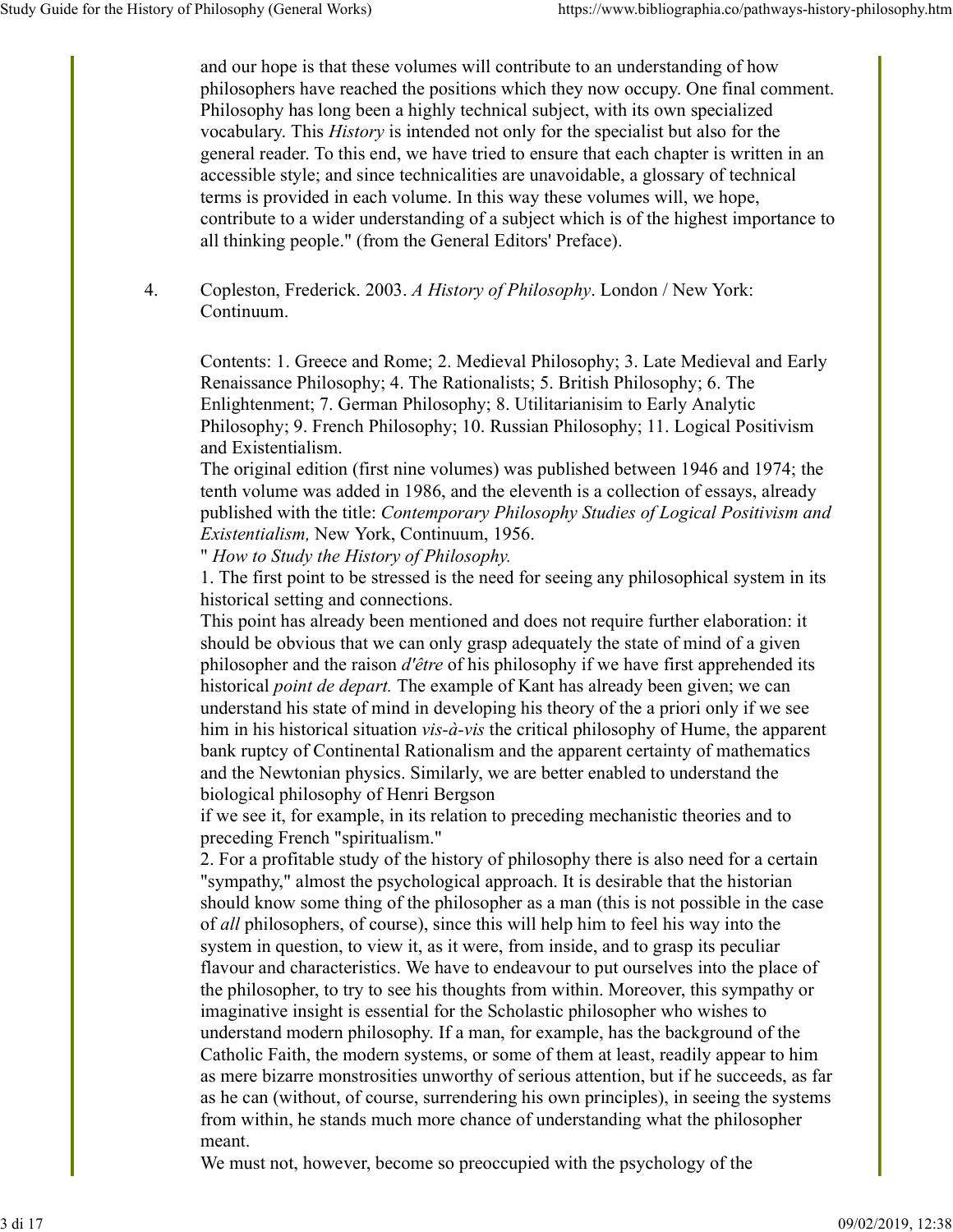philosopher as to disregard the truth or falsity of his ideas taken in themselves, or the logical connection of his system with preceding thought. A *psychologist* may justly confine himself to the first viewpoint, but not an historian of philosophy." (pp. 8-9). Study Guide for the History of Philosophy (General Works) https://www.bibliographia.co/pathways-history-philosophy.htm<br>
philosopher as to disregard the truth or falsity of his ideas taken in themselves, or the<br>
logical con

> 5. Popkin, Richard Henry, ed. 1999. The Columbia History of Western Philosophy. New York: Columbia University Press.

"There have been many histories of philosophies, but few presented in one large volume for the educated layman. Two such ventures that have endured for many decades, The Story of Philosophy by Will Durant and Bertrand Russell's A History of Western Philosophy, are eminently readable, but cover only the high spots of the field.

Durant, who was a very popular lecturer on philosophy at Columbia University, primarily discusses only a few of the great men. Nevertheless, his popularization has been a gateway into philosophy for a great many readers during much of this century. Russell wrote his book hastily out of financial desperation while jobless in New York City at the beginning of World War II. Since Russell was a scholar of very few of the topics he covered, and uninterested or hostile to others, his opus is most engaging as Russelliana but hardly as history of philosophy. Both Durant's and Russell's works are still in print and are widely available in paperback editions.

This work is not intended to compete with these classics. During the last half century the number of new serious scholarly findings and interpretations concerning various portions of the history of philosophy has increased enormously. Previously unknown materials by and about various major figures in the history of philosophy have been discovered. The manuscripts of important figures from ancient times to the present have been or are being edited, increasing our understanding of the authors. For example, an edition of John Locke's writings based on previously unknown manuscripts has begun to see print; the edition of G. W. Leibniz's unpublished writings started in the 1920s continues to produce new volumes. New historical perspectives are being cast upon the materials, so that they can now be seen in their full intellectual and social contexts instead of as just isolated systems of ideas. All of this has led to many multivolume histories of different portions of the history of philosophy. The enormous German *Überweg* history of philosophy, long the standard one for detail, is now in the process of being redone with a substantial increase in depth of coverage and amount of material; when completed, it will finally consist of dozens of highly specialized volumes. Large histories of various periods in the history of philosophy have also been issued, as well as countless volumes about individual philosophers.

In the light of all that has been discovered, edited, and reinterpreted, it seems appropriate to attempt to put together much of the new material and many of the new interpretations, as well as updated explanations and analyses of the accepted history of philosophy, in a form in which nonprofessional readers can appreciate the riches now available in the field. I have been concerned to give due attention to certain portions of the history of philosophy that much too often have been overlooked." (from the Introduction by R. H. Popkin, pp. XV-XVI).

6. Kenny, Anthony P. 2004. A New History of Western Philosophy. New York: Oxford University Press.

Contents: 1. Ancient Philosophy (2004); 2. Medieval Philosophy (2005); 3. The Rise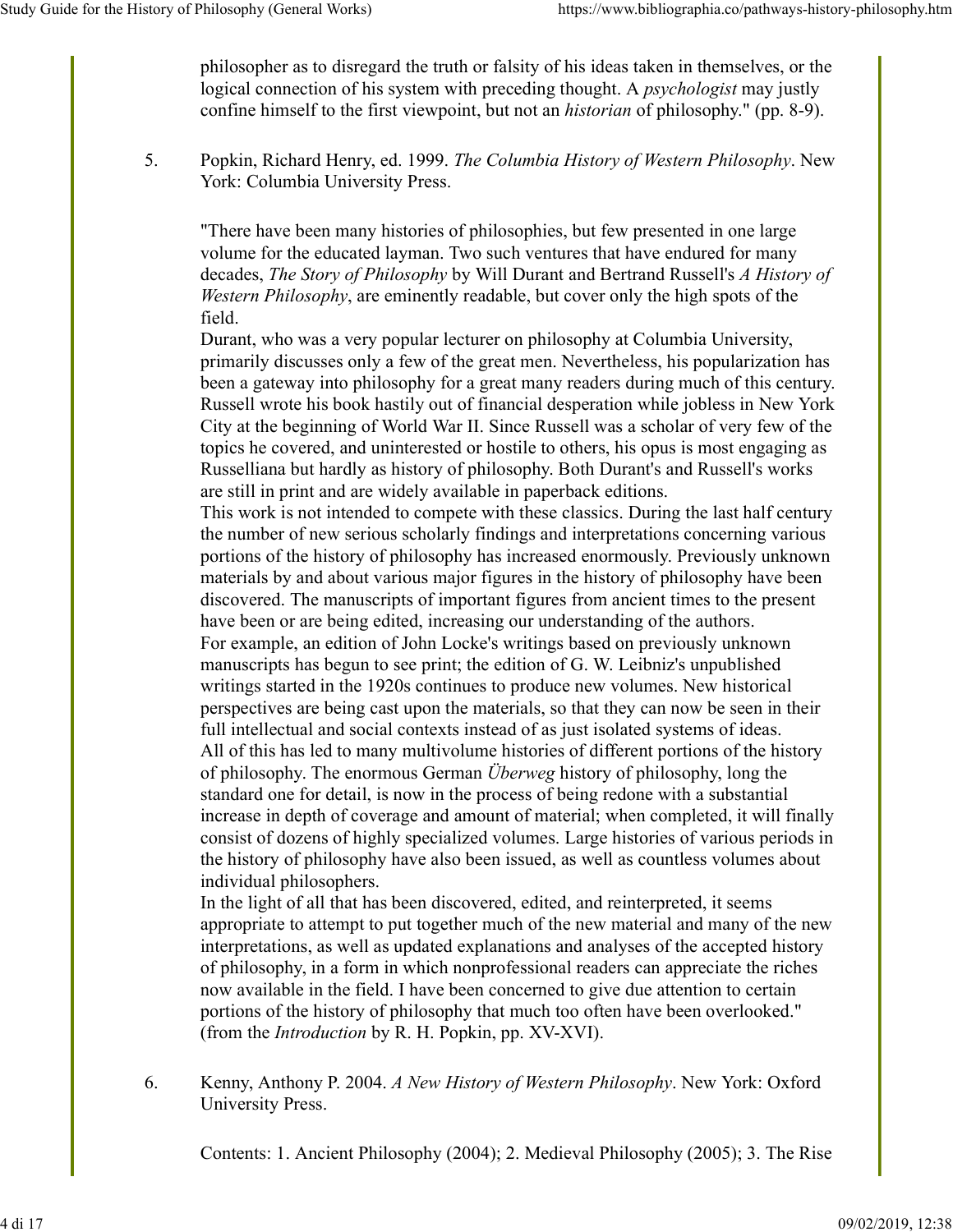of Modern Philosophy (2006); 4. Philosophy in the Modern World (2007). "Why should one study the history of philosophy? There are many reasons, but they fall into two groups: philosophical and historical. Study Guide for the History of Philosophy (General Works) https://www.bibliographia.co/pathways-history-philosophy.htm<br>
of Modern Philosophy (2006); 4. Philosophy in the Modern World (2007).<br>
"Why should one study the hist

We may study the great dead philosophers in order to seek illumination upon themes of present-day philosophical inquiry. Or we may wish to understand the people and societies of the past, and read their philosophy to grasp the conceptual climate in which they thought and acted. We may

read the philosophers of other ages to help to resolve philosophical problems of abiding concern, or to enter more fully into the intellectual world of a bygone era. In this history of philosophy, from the beginnings to the present day, I hope to further both purposes, but in different ways in different parts of the work, as I shall try to make clear in this Introduction. But before outlining a strategy for writing the history of philosophy, one must pause to reflect on the nature of philosophy itself. The word 'philosophy' means different things in divergent mouths, and correspondingly 'the history of philosophy' can be interpreted in many ways. What it signifies depends on what the particular historian regards as being essential to philosophy.

This was true of Aristotle, who was philosophy's first historian, and of Hegel, who hoped he would be its last, since he was bringing philosophy to perfection. The two of them had very different views of the nature of philosophy. Nonetheless, they had in common a view of philosophical progress: philosophical problems in the course of history became ever more clearly defined, and they could be answered with ever greater accuracy. Aristotle in the first book of his Metaphysics and Hegel in his Lectures on the History of Philosophy saw the teachings of the earlier philosophers they recorded as halting steps in the direction of a vision they were themselves to expound." (p. XI)

(...)

"Most histories of philosophy, in this age of specialization, are the work of many hands, specialists in different Welds and periods. In inviting me to write, singlehanded, a history of philosophy from Thales to Derrida, Oxford University Press gave expression to the belief that there is something to be gained by presenting the development of philosophy from a single viewpoint, linking ancient, medieval, early modern, and contemporary philosophy into a single narrative concerned with connected themes. The work will appear in four volumes: the first will cover the centuries from the beginning of philosophy up to the conversion of St Augustine in ad 387. The second will take the story from Augustine up to the Lateran Council of 1512. The third will end with the death of Hegel in 1831. The fourth and final volume will bring the narrative up to the end of the second millennium."(p. XVIII) (...)

"I shall attempt in these volumes to be both a philosophical historian and a historical philosopher. Multi-authored histories are sometimes structured chronologically and sometimes structured thematically. I shall try to combine both approaches, covering in each volume first a chronological survey, and then a thematic treatment of particular philosophical topics of abiding importance. The reader whose primary interest is historical will focus on the chronological survey, referring where necessary to the thematic sections for implication. The reader who is more concerned with the philosophical issues will concentrate rather on the thematic sections of the volumes, referring back to the chronological surveys to place particular issues in context." (p. XX - from the Introduction to the first volume).

7. Schrift, Alan D., ed. 2011. The History of Continental Philosophy. Chicago: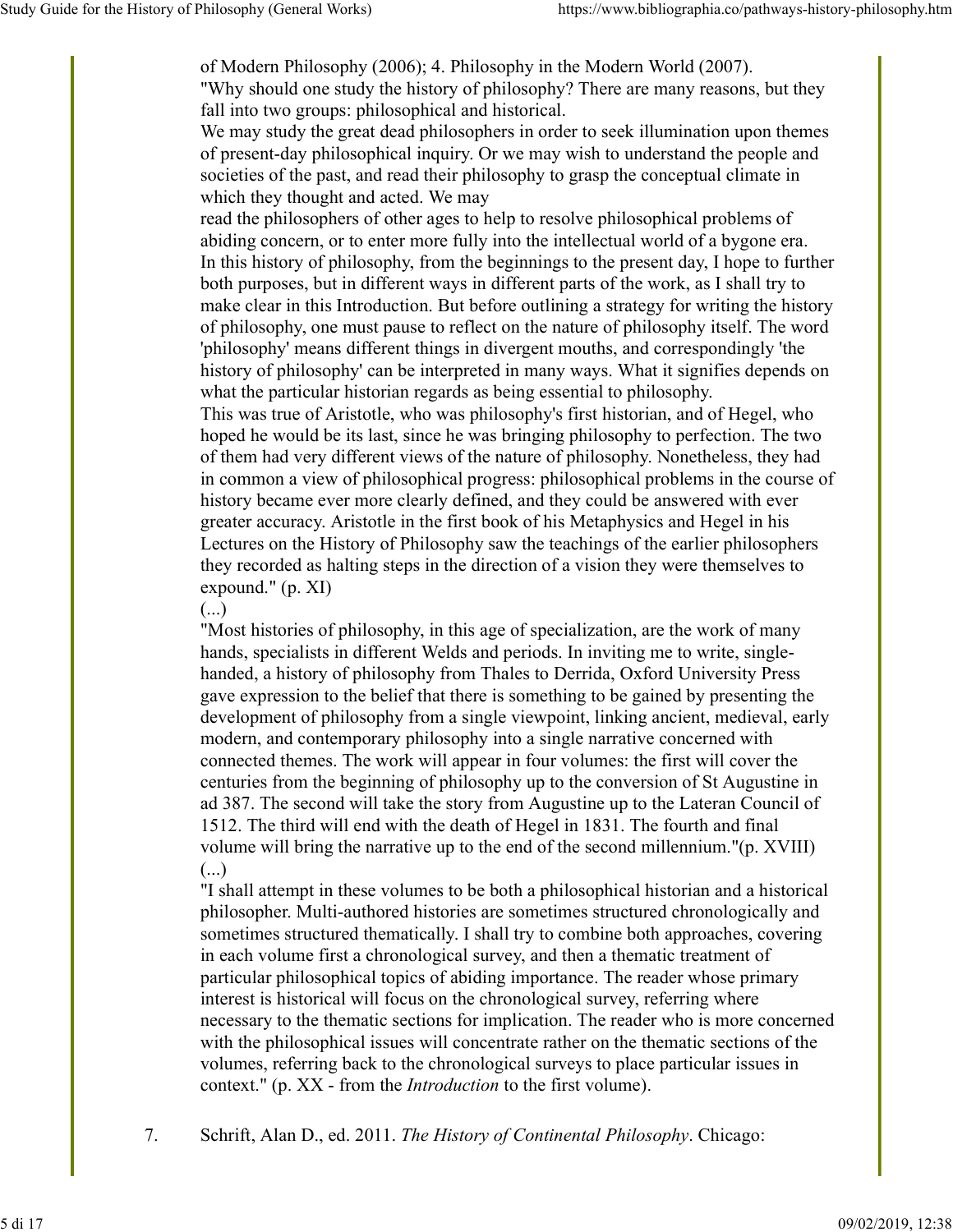University of Chicago Press.

Volume 1: Kant, Kantianism, and Idealism: The Origins of Continental Philosophy, Edited by Thomas Nenon.

Introduction, Thomas Nenon; 1. Immanuel Kant's Turn to Transcendental Philosophy, Thomas Nenon; 2. Kant's Early Critics: Jacobi, Reinhold, Maimon, Richard Fincham; 3. Johann Gottfried Herder, Sonia Sikka; 4. Play and Irony: Schiller and Schlegel on the Liberating Prospects of Aesthetics, Daniel Dahlstrom; 5. Fichte and Husserl: Life-world, the Other, and Philosophical Reflection, Robert R. Williams; 6. Schelling: Philosopher of Tragic Dissonance, Joseph P. Lawrence; 7. Schopenhauer on Empirical and Aesthetic Perception and Cognition, Bart Vandenabeele; 8. G.W.F. Hegel, Terry Pinkard; 9. From Hegelian Reason to the Marxian Revolution, 1831-48, Lawrence S. Stepelevich; 10. Saint-Simon, Fourier, and Proudhon: "Utopian," French Socialism, Diane Morgan.

Volume 2: Nineteenth-Century Philosophy: Revolutionary Responses to the Existing Order, Edited by Alan D. Schrift and Daniel Conway.

Introduction, Daniel Conway; 1. Feuerbach and the Left and Right Hegelians, William Clare Roberts; 2. Marx and Marxism, Terrell Carver; 3. Søren Kierkegaard, Alastair Hannay; 4. Dostoevsky and Russian Philosophy, Evgenia Cherkasova; 5. Life after the Death of God: Thus Spoke Nietzsche, Daniel Conway; 6. Hermeneutics: Schleiermacher and Dilthey, Eric Sean Nelson; 7. French Spiritualish Philosophy, F.C.T. Moore; 8. The Emergence of Sociology and its Theories: From Comte to Weber, Alan Sica; 9. Developments in Philosophy of Science and Mathematics, Dale Jacquette; 10. Peirce: Pragmatism and Nature after Hegel, Douglas R. Anderson; 11. Aesthetics and the Philosophy of Art, 1840-1900, Gary Shapiro.

Volume 3: The New Century: Bergsonism, Phenomenology and Responses to Modern Science, Edited by Keith Ansell-Pearson and Alan D. Schrift.

Introduction, Keith Ansell-Pearson; 1. Henri Bergson, John Mullarkey; 2. Neo-Kantianism in Germany and France, Sebastian Luft and Fabien Capeillères; 3. The Emergence of French Sociology: Émile Durkheim and Marcel Mauss, Mike Gane; 4. Analytic and Continental Traditions: Frege, Husserl, Carnap, and Heidegger, Michael Friedman and Thomas Ryckman; 5. Edmund Husserl, Thomas Nenon; 6. Max Scheler, Dan Zahavi; 7. The Early Heidegger, Miguel de Beistegui; 8. Karl Jaspers, Leonard H. Ehrlich; 9. Phenomenology at Home and Abroad, Diane Perpich; 10. Early Continental Philosophy of Science, Babette Babich; 11. Ludwig Wittgenstein, John Fennell and Bob Plant; 12. Freud and Continental Philosophy, Adrian Johnston; 13. Responses to Evolution: Spencer's Evolutionism, Bergsonism, and Contemporary Biology, Keith Ansell-Pearson, Paul-Antoine Miquel and Michael Vaughan.

Volume 4: Phenomenology: Responses and Developments, Edited by Leonard Lawlor.

Introduction, Leonard Lawlor; 1. Dialectic, Difference and the Other: The Hegelianizing of French Phenomenology, John Russon; 2. Existentialism, S. K. Keltner and Samuel J. Julian; 3. Sartre and Phenomenology, William L. McBride; 4. Continental Aesthetics: Phenomenology and Antiphenomenology, Galen A. Johnson; 5. Merleau-Ponty at the Limits of Phenomenology, Mauro Carbone; 6. The Hermeneutic Transformation of Phenomenology, Daniel L. Tate; 7. The Later Heidegger, Dennis Schmidt; 8. Existential Theology, Andreas Grossmann; 9. Religion and Ethics, Felix Ó Murchadha; 10. The Philosophy of the Concept, Pierre Cassou-Noguès; 11. Analytic Philosophy and Continental Philosophy: Four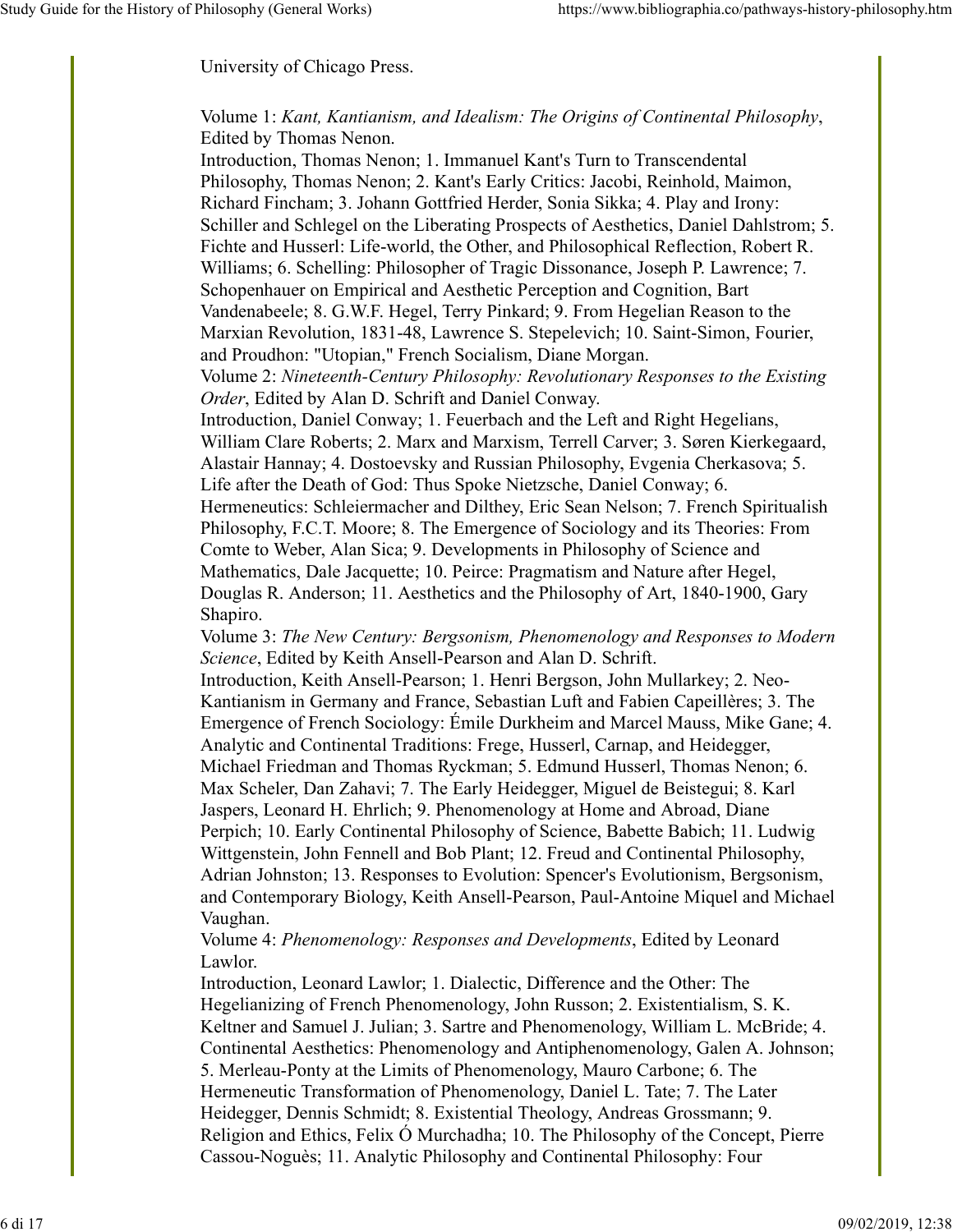Confrontations, Dermot Moran.

Volume 5: Critical Theory to Structuralism: Philosophy, Politics and the Human Sciences, Edited by David Ingram. Study Guide for the History of Philosophy (General Works) https://www.bibliographia.co/pathways-history-philosophy.htm<br>
Confrontations, Dermot Moran.<br>
Volume 5: *Critical Theory to Structuralism: Philosophy, Politics and t* 

> Introduction, David Ingram; 1. Carl Schmitt and Early Western Marxism, Christopher Thornhill; 2. The Origins and Development of the Model of Early Critical Theory in the Work of Max Horkheimer, Erich Fromm, and Herbert Marcuse, John Abromeit; 3. Theodor Adorno, Deborah Cook; 4. Walter Benjamin, James McFarland; 5. Hannah Arendt: Rethinking the Political, Peg Birmingham; 6. Georges Bataille, Peter Tracey Connor; 7. French Marxism in its Heyday, William McBride; 8. Black Existentialism, Lewis R. Gordon; 9. Ferdinand de Saussure and Linguistic Structuralism, Thomas F. Broden; 10. Claude Lévi-Strauss, Brian C. J. Singer; 11. Jacques Lacan, Ed Pluth; 12. Late Pragmatism, Logical Positivism, and their Aftermath, David Ingram.

Volume 6: Poststructuralism and Critical Theory's Second Generation Edited by Alan D. Schrift.

Introduction, Alan D. Schrift; 1. French Nietzscheanism, Alan D. Schrift; 2. Louis Althusser, Warren Montag; 3. Michel Foucault, Timothy O'Leary; 4. Gilles Deleuze, Daniel W. Smith; 5. Jacques Derrida, Samir Haddad; 6. Jean-François Lyotard, James Williams; 7. Pierre Bourdieu and the Practice of Philosophy, Derek Robbins; 8. Michel Serres, David F. Bell; 9. Jürgen Habermas, Christopher F. Zurn; 10. Second Generation Critical Theory, James Swindal; 11. Gadamer, Ricoeur, and the Legacy of Phenomenology, Wayne J. Froman; 12. The Linguistic Turn in Continental Philosophy, Claire Colebrook; 13. Psychoanalysis and Desire, Rosi Braidotti and Alan D. Schrift; 14. Luce Irigaray, Mary Beth Mader; 15. Cixous, Kristeva, and Le Doeuff: Three "French Feminists," Sara Heinämaa; 16. Deconstruction and the Yale School of Literary Theory, Jeffrey T. Nealon; 17. Rorty Among the Continentals, David R. Hiley.

Volume 7: After Poststructuralism: Transitions and Transformations, Edited by Rosi Braidotti.

Introduction, Rosi Braidotti; 1. Postmodernism, Simon Malpas; 2. German Philosophy after 1980: Themes Out of School, Dieter Thomä; 3. The Structuralist Legacy, Patrice Maniglier; 4. Italian Philosophy Between 1980 and 1995, Silvia Benso and Brian Schroeder; 5. Continental Philosophy in the Czech Republic, Josef Fulka, Jr.; 6. Third Generation Critical Theory: Benhabib, Fraser, and Honneth, Amy Allen; 7. French and Italian Spinozism, Simon Duffy; 8. Radical Democracy, Lasse Thomassen; 9. Cultural and Postcolonial Studies, Iain Chambers; 10. The "Ethical Turn" in Continental Philosophy in the 1980s, Robert Eaglestone; 11. Feminist Philosophy: Coming of Age, Rosi Braidotti; 12. Continental Philosophy of Religion, Bruce Ellis Benson; 13. The Performative Turn and the Emergence of Post-Analytic Philosophy, José Medina; 14. Out of Bounds: Philosophy in an Age of Transition, Judith Butler and Rosi Braidotti.

Volume 8: Emerging Trends in Continental Philosophy, Edited by Todd May. Introduction, Todd May; 1. Rethinking Gender: Judith Butler and Feminist Philosophy, Gayle Salamon; 2. Recent Developments in Aesthetics: Badiou, Rancière, and Their Interlocutors, Gabriel Rockhill; 3. Rethinking Marxism, Emily Zakin; 4. Thinking the Event: Alain Badiou's Philosophy and the Task of Critical Theory, Bruno Bosteels; 5. Rethinking Anglo-American Philosophy: The Neo-Kantianism of Davidson, McDowell, and Brandom, John Fennell; 6. Rethinking Science as Science Studies: Latour, Stengers, Prigogine, Dorothea Olkowski; 7. European Citizenship: A Post-Nationalist Perspective, Rosi Braidotti; 8. Postcolonialism, Postorientalism, Postoccidentalism: The Past That Never Went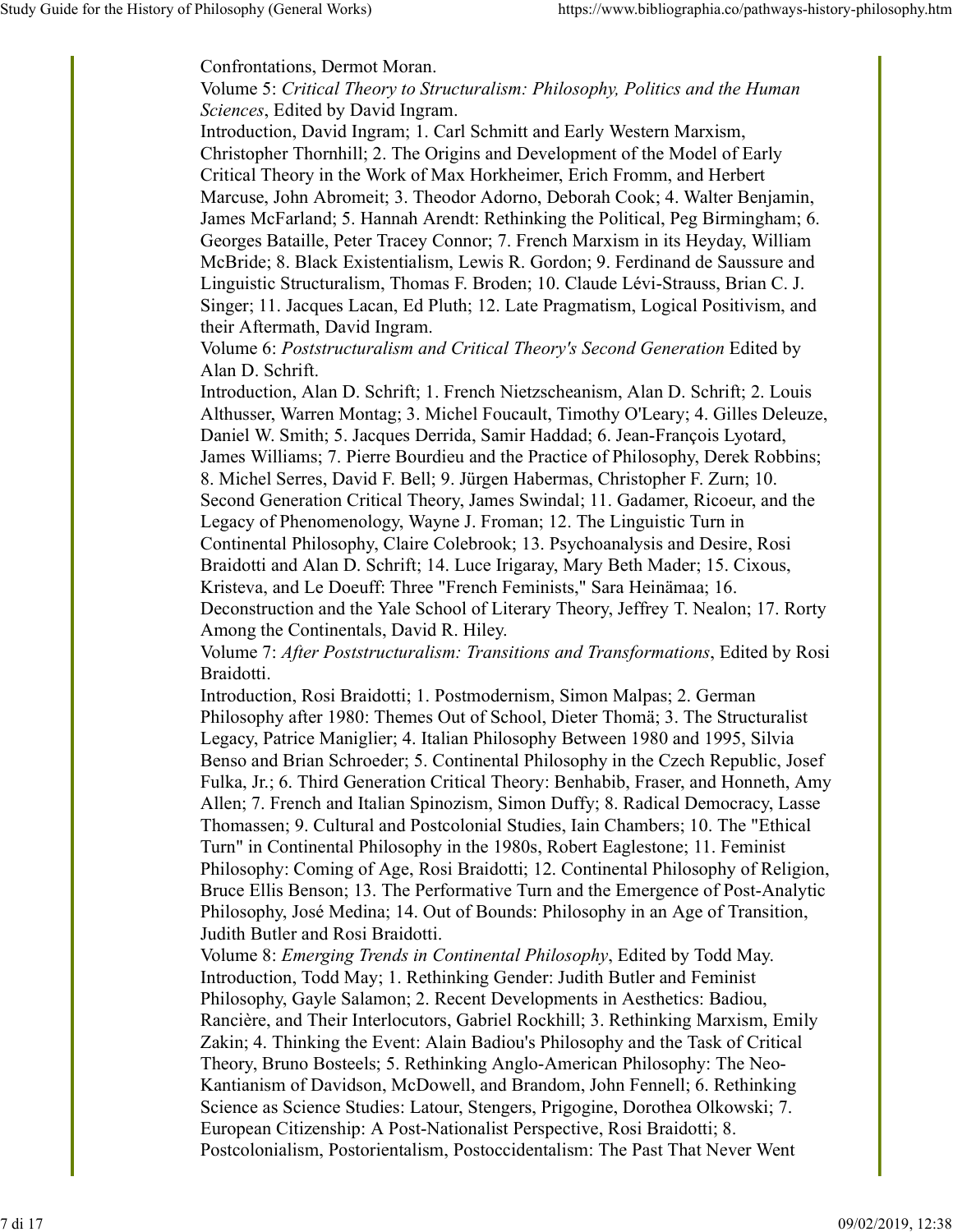Away and the Future That Never Arrived, Eduardo Mendieta; 9. Continental Philosophy and the Environment, Jonathan Maskit; 10. Rethinking the New World Order: Responses to Globalization/American Hegemony, Todd May; Chronology; Bibliography; Index. Study Guide for the History of Philosophy (General Works) https://www.bibliographia.co/pathways-history-philosophy.htm<br>Away and the Future That Never Arrived, Eduardo Mendieta; 9. Continental<br>Philosophy and the Environment

## SOME ADVANCED READINGS

1. Schürmann, Reiner. 2003. Broken Hegemonies. Bloomington: Indiana University Press.

Translated by Reginald Lilly from the French Des hégémonies brisées, Mauvezin, T.E.R. Trans Europ Repress, 1993.

"These analyses are first of all historical. They take up a debate, more than a century old, concerning epochs and the thresholds that separate them. But rather than constructing the ages and their transitions-moments of objective Spirit, constellations of the veiling and unveiling of being, epistemological apparatuses of knowledge/ power-I thought it useful to read the languages that Western philosophy has spoken since its birth. At their best, philosophers have made an effort not to be carried away by the fad of the day that passes for common sense; no thought, however, has ever resisted being carried away by its own language. Far from mastering a language, concepts live on it; they are born of words. Hasn't each of our historical idioms always instituted its own fantasmic reality? I have asked myself which have been, concretely, those human additions of which Nietzsche speaks. Might they always come down to a certain organization of nouns linked in one way or another to the predominant languages? Would "reality" then exist in a Greek, a Latin, a modern vernacular? And might it be this by giving birth to the centuries that spoke those languages and relied upon common nouns as if upon courts of ultimate authority that are essentially self-evident? It will be necessary, if such questions merit consideration, to define epochs by means of the fantasmic organization instituted by a language." (p. 4)

"The history I will attempt to retrace is the one in which the Aristotelian hoson was maximized: the history of *norms*. I understand this term in its strongest sense, the sense in which it names the authoritative representation that serves, during a given linguistic era, to constitute the phenomenality of phenomena and thereby to legitimize all theoretical and practical rules. In the normative sense, a fantasm cannot be exhausted in regulatory representations. It designates the sovereign principle to which the professional philosopher refers all laws of knowledge and acting, but which in turn cannot be referred to anything else,' the principle that serves as the ultimate reason for all generic principles, the trans-regional canon for all regional canons. This principle makes, absolutely though fantasmically, e pluribus unum-from many, one-not as does a major premise from which other propositions would follow, but rather as a burgeoning production center. Fantasms rule by authorizing not the deduction of a finite corpus of conclusions, but the indefinite association of representations that require that one follow them. Well, such representations are called laws. Hence if laws are measured against the fantasmic authority, then this fantasmic authority will be normative in the sense that one refers to it as to the law of laws.

Is it not the basics of the trade to secure a foundation, not one that is grounded but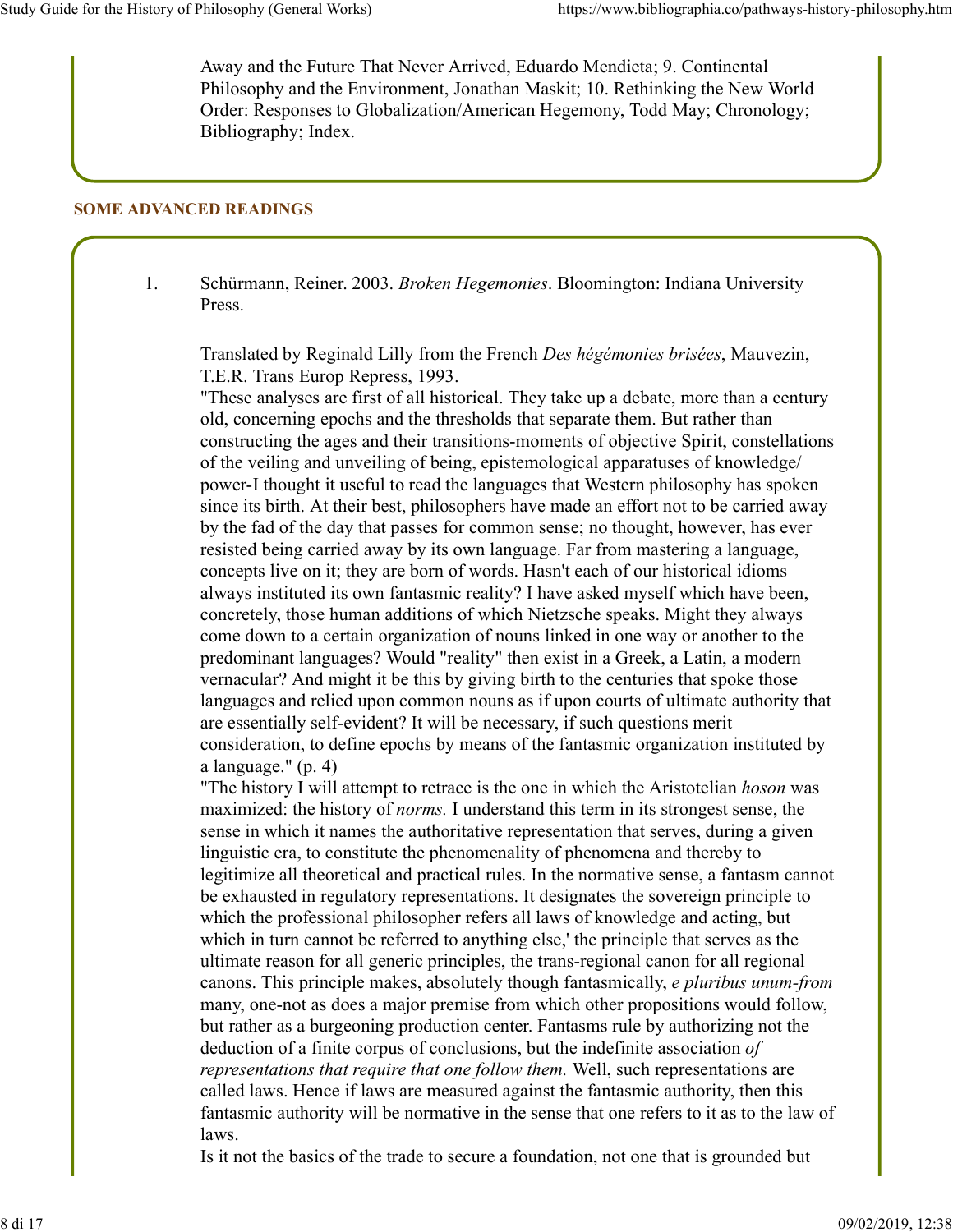one nevertheless capable of anchoring the premises which instruct me in what I may know and what I should do? Understood in this way, a norm is not justified, and in this respect it is fantasmic. But it justifies all that may become a phenomenon during the linguistic epoch that bears its hallmark; in this respect it is hegemonic. If it may be proven that such a referent, non-referable to some superior authority, remains for as long as a language preponderates, then the history to be traced will be that of the Greek, Latin, and modern hegemonic fantasms." (pp. 7-8) Study Guide for the History of Philosophy (General Works) https://www.bibliographia.co/pathways-history-philosophy.htm<br>
one nevertheless capable of anchoring the premises which instruct me in what I may<br>
know and what I sh

> "Because beginnings are compact but ends are revealing, I will read only the opening and closing documents of each linguistic epoch. I intend to analyze the inaugural discourses that institute a law, as well as those that destitute it. When a fantasm attains hegemony, everything proceeds as if philosophy had no other strategy to follow than natalit j–6Ý™ C–Ý™y alone, maximization, tragic denial. But all this is so only *as if* for the strategy of mortality is never obliterated-singularization is not obliterated, neither is the tragic double bind. The instituting discourses already express the double bind, and the destituting discourses will draw their final consequences from it.

> I shall not stop to read instituted discourses that repeat the law for long periods. Therefore, I will say very little about the "one" as manifested in fourth century Attic thought, nor will I hesitate, furthermore, to skip over the thirteenth century scholastic apex of the Latin fantasm, nor, with the German fantasm, to take a shortcut in the trajectory from idealism to materialism and nihilism in the nineteenth century. If these philosophical summits inspire awe it is because they closely resemble the knowledge a neurotic patient imputes to his therapist. And by presuming that each hegemonic fantasm opens onto a non-fortuitous conjunction of legislation and transgression that are equally normative, the therapy effectively takes on the public function given to those who are at the summits: ideal Platonic pacification, the Thomist "grand system" (if that is the *summum* of Latin thought), the Hegelian dialectic reconciling all oppositions. But in a retrospective reading these cures prove deceptive. Neoplatonists, medieval nominalists, and phenomenologists of occurrent being are there to remind us that there is no recovery from the tragic glimpsed at the beginnings.

Hence a warning about the relative volume of the synopses: In the following pages we shall read less about the moments of fantasmic destitution than about those of institution, for at the commencement of each of the periods examined I will seek to isolate the fissure that ends up by shattering an epochal symbolic order. The ends will prove to be, if not foreseeable, at least expected.

Through centuries of usage, a language deploys the full range of resources contained in its words. As a closing document for the Greek regime, I will read a treatise by Plotinus describing the one as the event of unification which gathers the singular givens together. Here we will see a return of the middle voice in which I will discern a law of impurity, a principle of contamination, an a priori of a counter-law which, by virtue of our mortality, always disperses nomotheses among the singulars and time. Our limiting of the Greek one to its instituting and destituting moments should not be construed to suggest that the language of Plotinus and Parmenides were the same. But what could that mean, the same language? We do not inhabit a language the way a fossil is embedded in a monolith. Nevertheless, the semantic displacements from Parmenides to Plotinus were just shifts. By contrast, with the passage to Latin, an abrupt deployment of contiguous territories took place, a rupture. As we shall see, these contiguities will require that we diachronically stretch out the guiding thread, which is what our topology is. If we come upon thresholds of incommensurability in our history, these can only be the fractures left behind by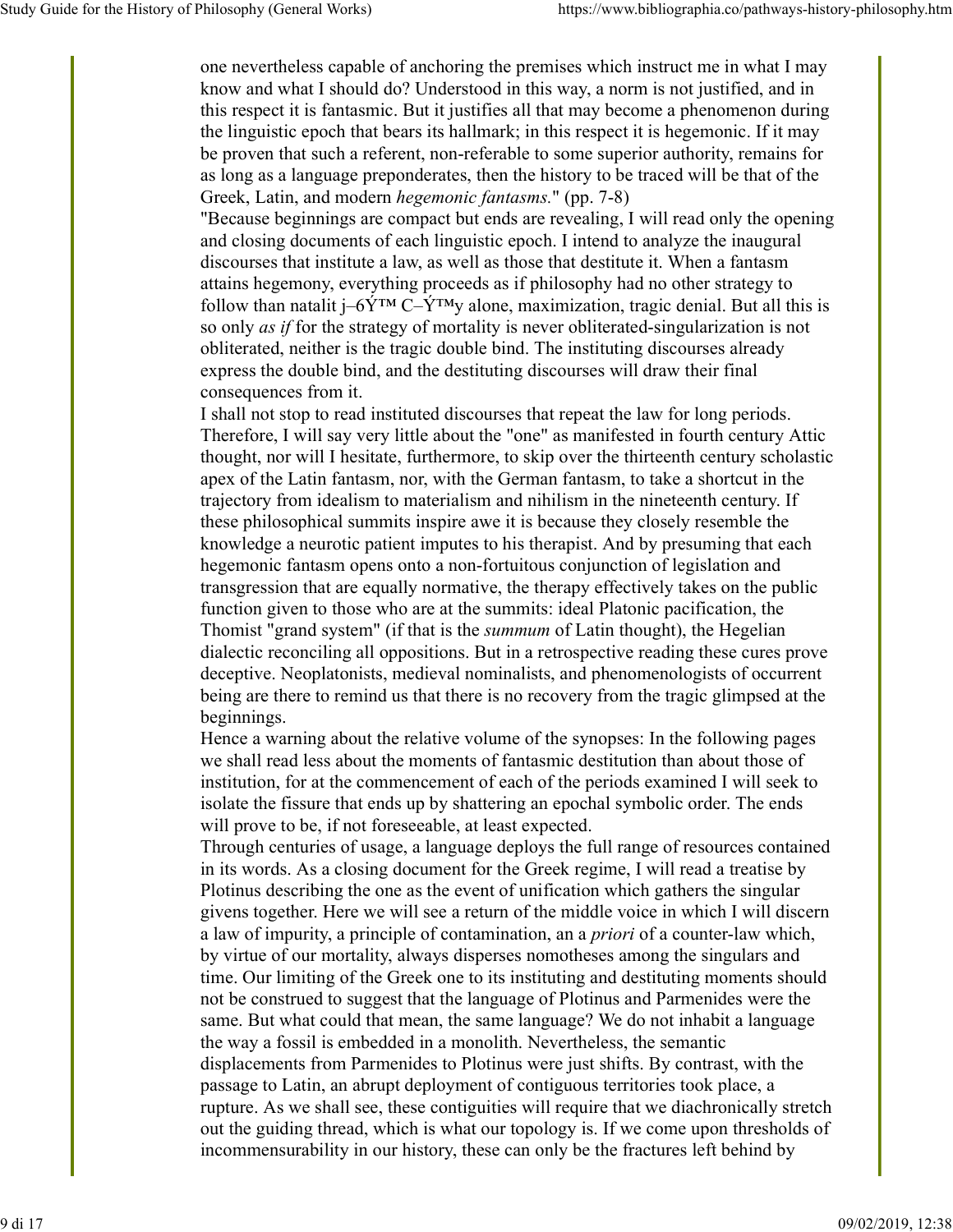translations. The transition into a new linguistic epoch casts an aura of irreality on fantasmic "reality." Here my interest in languages is above all aimed at rescuing the discussion of historical periodization from arbitrariness, which is why I shall pay attention to the great translators, to those who shatter historical continuity-Cicero and Luther." (pp. 39-40). Study Guide for the History of Philosophy (General Works) https://www.bibliographia.co/pathways-history-philosophy.htm<br>
translations. The transition into a new linguistic epoch casts an aura of irreality on<br>
fantasmic "rea

> 2. Deely, John. 2001. Four Ages of Understanding. The First Postmodern Survey of Philosophy from Ancient Times to the Turn of the Twenty-First Century. Toronto London Buffalo: University of Toronto Press.

"It is not enough to distinguish the history of philosophy from philosophy, philosophical from exegetic problems, if we do not at the same time realize that the history of philosophy is philosophy itself as so far actually realized in civilization. An exclusively synchronic development of philosophical problems generates mainly a blindness to one's own presuppositions and to the manner in which historical context shapes in essential ways contemporary consciousness - and unconsciousness - of basic philosophical problems. To see that there is more to be done is quite a different matter than proceeding as if nothing had been done before us. Only an inclusive historical approach has even a ghost's chance of restoring perspective and balance, of forcing the needed reassessment to a successful outcome. My hope is that this book will help make it unconscionable for professors to continue to teach philosophy in the manner that has long become customary - as though the history counted for nothing, or provided only a side-show, especially that part of its history I make known in this book as the Latin Age, to which age, especially in its closing centuries (the period between Ockham and Poinsot or Descartes), we owe the general notion of sign taken for granted today insofar as it is a warranted notion and not a mere nominalism. Besides, the history of philosophy is not only philosophy itself as realized in civilization, but also a story, and a good one. Mates has suggested that to tell a story or even to criticize what others have said or done is incompatible with the search for truth in history. I couldn't disagree more, for it is on narrative that we live as distinctively human animals, and every good narrative has to have a beginning, a middle, and an end, however provisional. My aim has been to tell a 'story of philosophy' somewhere near as well as it deserves to be told in order for something of the many truths at stake to come alive for those who happen to hear the tale - not the only one to be told, to be sure, but still a story of philosophy in the grand manner such a story requires to match its destiny. I have tried to equip the reader, as it were, with seven-league boots, making it possible to traverse twentyfour centuries in such a way as to obtain a vantage opening as far into the future of philosophy, I dare say, as at least the lifetime of anyone born by the time of publication of this book. The last word in any history is never spoken till the race itself is extinct, and not even then. So this is not a history for all time, but only for the first quarter or so, with luck the first half, of the twenty-first century; after which the postmodernism of which it speaks as harbinger will be spoken of rather with words of hindsight and Minerva, according to the saying of Hegel, that the owl of wisdom only flies toward evening." (from the *Preface*).

3. Weitz, Morris. 1988. Theories of Concepts. A History of the Major Philosophical Tradition. New York: Routledge.

"Having already canvassed open concepts, both contemporary formulations of them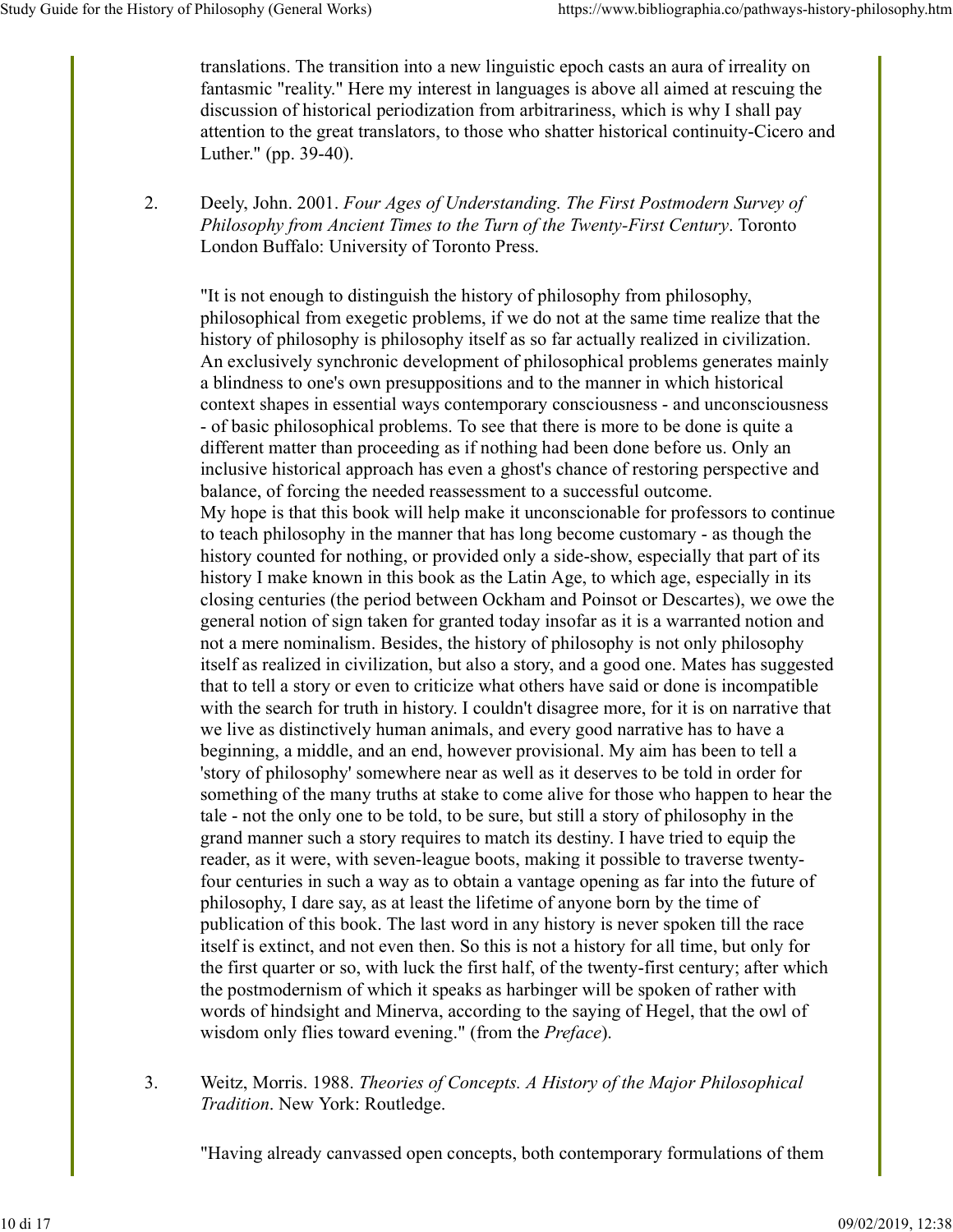and some of their variety, most recently in The Opening Mind: a philosophical study of humanistic concepts (1977), it seems to me that absolutely basic to further exploration in the area of conceptualization is a thorough inquiry into the history of traditional theories of concepts. Such an inquiry would be valuable if only to test the accuracy of contemporary criticisms of these theories as a series of mistaken views about concepts as entities, or concepts as erroneous readings of the meanings of words, or concepts as unintelligible abstractions, or - my own view - concepts as closed in their definitive properties, conditions or criteria. Many contemporary philosophers, whether they subscribe to open concepts or to concepts as dispositions, not entities, have offered one or other wholesale doctrine about traditional theories of concepts. The doctrine, as attribution and as condemnation, in this regard, much resembles recent attempts to foist mistaken naming theories of words or denotative theories of meaning and language on traditional philosophy, to be contrasted with some modern, correct theory of naming and meaning, put forth by the particular philosopher-historian in question. Because much evidence by way of historical Analysis of traditional theories of language and meaning has it companied and supported this contemporary critique of them, one would naturally suppose that similar evidence is available to indicate the wholesale condemnation of traditional theories of concepts. Study Guide for the History of Philosophy (General Works) https://www.bibliographia.co/pathways-history-philosophy.htm<br>and some of their variety, most recently in *The Opening Mind: a philosophical study*<br>of humanistic con

> To my amazement and incredulity, I could find no book on the history of philosophical theories of concepts. There are, of course, encyclopedia articles on CONCEPTS; however, these are, without exception, either too brief, too general or delinquent, contain too many inaccuracies and, on the whole, simply repeat the historical cliches of their predecessors. Dictionaries, too, are unhelpful, as are the more detailed Etymologies and Lexicons. What, then, of independently written essays or chapters of books on the different philosophers? Here, one finds a great deal on Kant's or Frege's theory of concepts, and much on Aquinas' or Leibniz'. But there is nothing, except paragraphs in chapters of books or in essays, on Plato's theory of concepts and, even more surprising, on Descartes', since he is preoccupied with what he refers to as 'concepts' when he turns from *Meditation* to *Reply*, for example. And the little that there is on these two philosophers - that, for example, Plato's theory of concepts is that concepts are forms among the forms; or that Descartes means by a concept a variant of an idea - it soon became apparent to me is incorrect.

To one, like myself, who is not a specialist in the history of philosophy, this whole business of an individual philosopher's theory of concepts and of the history of theories of concepts, from Plato on, became confusing. The hope persisted that somewhere, someone -surely some German scholar, whose colleagues had devoted their lives to Plato's theory of justice or to the etymology of arete - had written a long, accurate history of philosophical theories of concepts.

That I could find no such survey dictated the writing of this book, entirely concerned with the history of philosophical theories of concepts. If I am right in claiming that such a survey does not exist, then this history of philosophical theories of concepts is the first. And in this regard, it will have realized one of its aims even if, disagreed with, in its parts or as a whole, it only provokes others to do the history better or differently.

But, it may be asked, is this history needed ? Obviously, it seems so to me, first, because any important idea and related set of doctrines about it that have a history enjoin and invite meticulous delineation of them. Second, no contemporary criticism of traditional theories of concepts nor, I think, any putatively original and true theory of concepts and the having of them can long ignore the competing theories of the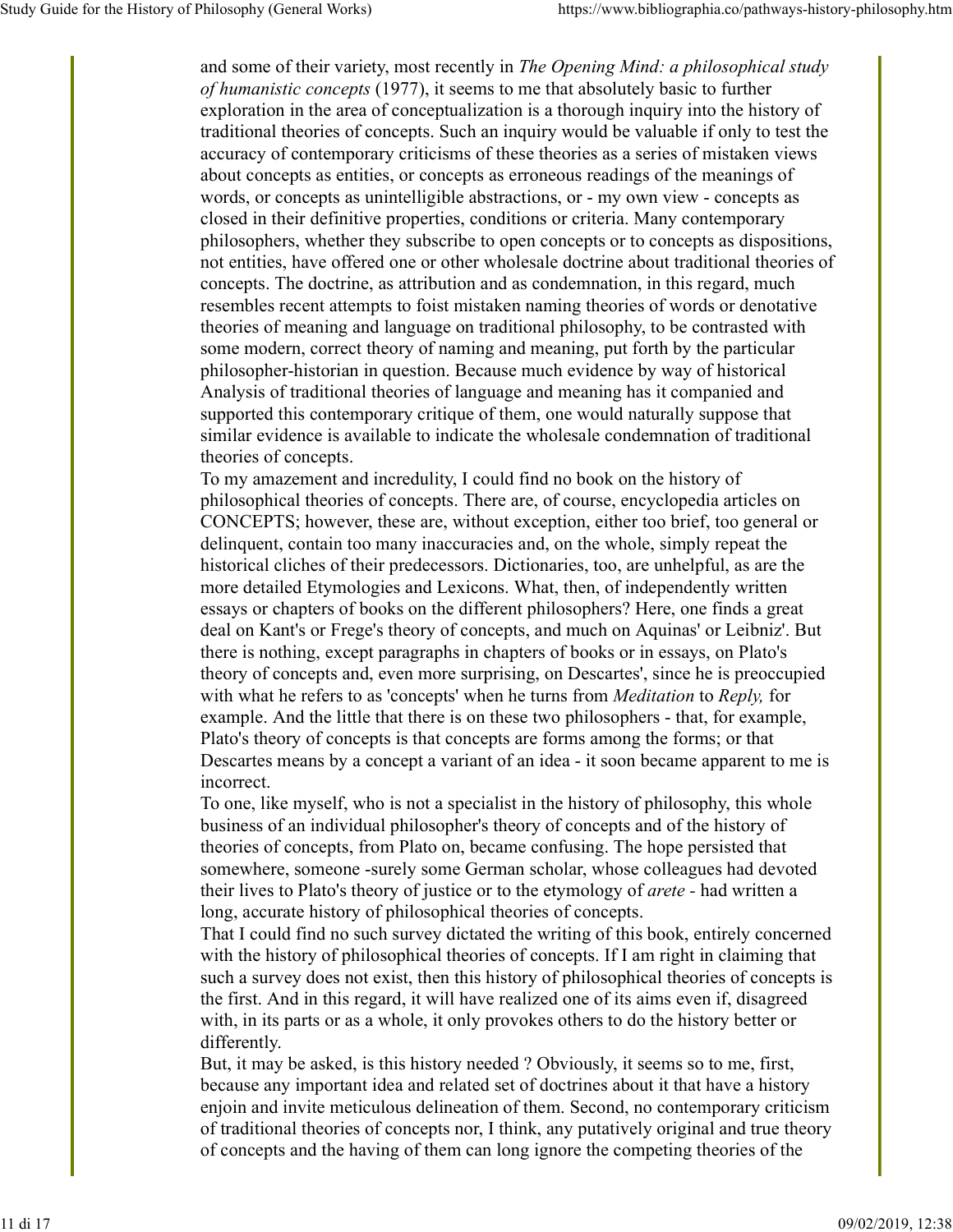past. Recent claims about the modernity of the dispositional theory of concepts are falsified and the truth of many variants of this theory are challenged by Plato's theory which, if my interpretation of it is correct, is not only the first dispositional theory of concepts as abilities to move about intellectually and morally in the world, but also the first to imply that concepts are such abilities only on the condition that these are closed, ultimately beholden to the forms or definitions of the forms or of certain classes of things. However, the basic reason why a survey of theories is required -certainly the reason why I have devoted this book to it - is that a philosopher's theory of concepts is not simply incidental to his work but fundamental in his philosophy in that it determines the overall condition or criterion of what he takes to be the correct statements and solutions of his problems. Study Guide for the History of Philosophy (General Works) https://www.bibliographia.co/pathways-history-philosophy.htm<br>past. Recent claims about the modernity of the dispositional theory of concepts are<br>falsified and the t

> Why such a theory is needed perhaps also suggests why it has not yet been done: because such a survey, at least as I have conceived it, as a history of the nature and role of concepts, not simply of their ontology, depends on the recent shift in philosophy itself from analysis to the elucidation of concepts. For it is only when elucidation replaces analysis that one can generalize from the elucidation of particular concepts to the overall elucidation of theories of concepts, both past and present. Thus, I have tried to understand the different theories of concepts, not to analyze or to recast the concepts dealt with in the history of philosophy. What do philosophers say or imply concepts are in the concepts they employ? Do they subscribe to the doctrine that all concepts, hence their conveying words, are governed by necessary and sufficient conditions or criteria? How do their theories play the roles they do in their philosophies? These are the questions I have set myself.

But, it may also be asked: Is there a history of theories of concepts? Negative answers range from the denial that there are concepts and therefore any theory of them, let alone a history of such theories, to the acceptance of at least concept-talk in the history of philosophy, some articulate theories of concepts, but the rejection of anything as pi and as a history of theories of concepts.

If we distinguish, as we must, between Are there concepts? and What are concepts? the affirmative answer to the first, that concepts are neutral intermediaries between words and things, irreducible to anything else, commits us to no affirmative answer to the second, as to what they are, whether sensible, supersensible or neutral entities or dispositions. However, my answer and argument for it (given in chapter 1 of The Opening Mind) are not relevant to the argument of this book: that there is a history of theories of concepts; that this history encompasses both explicit and implicit theories; and that these theories, different as they are in their ontological answers to Introduction

what concepts are, concur in the major doctrine that all concepts are and must be governed by definitive sets of properties or criteria.

That there have been explicit theories of concepts cannot be denied, however these theories are assessed, as fabrications or as ontological truths. Surely, Aquinas, Kant, Frege, and Moore, among many others, both affirmed concepts and theorized about their status and roles. What can be questioned and denied is that these articulated theories point to a history of a single subject rather than, say, to the ambiguity of a 'concept,' in one language or another.

If this objection to a history of philosophical theories stands, it rules out not only my proposed history but all the Encyclopedia articles as well that attempt to trace the history of the words for concept and explicit theories of them, which I question on grounds of inadequacy, not of dubiety. What these articles show is that though 'concept' is ambiguous, theories of concepts are more multiple than ambiguous.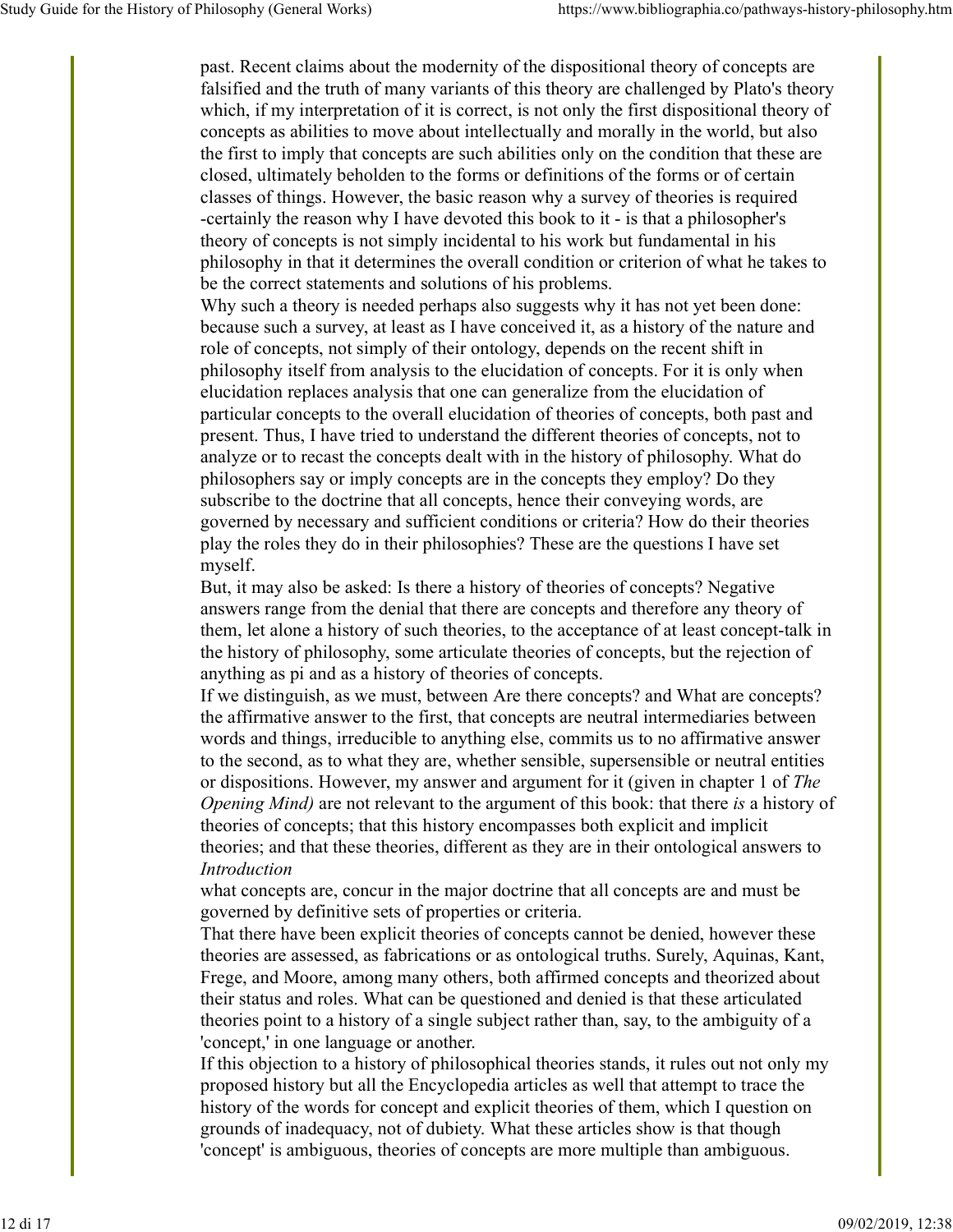Indeed, this query about the history of philosophical theories of concepts as a single subject much resembles similar worries expressed by those who question the very possibility of a history of (philosophical) theories of tragedy or morality. Here, too, the argument has been that there can be no such history because there is no single subject. Tragedies differ and moralities are too diverse to yield any univocal meaning of 'tragedy' or 'morality.' All the historian can do is to trace the diversity. It is therefore a conceptual illusion to suppose, for example, that Greek tragedy or Aristotle's theory of tragedy and, say, modern tragedy or Schopenhauer's or Nietzsche's theory of tragedy, are historical points in the same continuum, that can then serve as a single subject for the philosophical elucidation of tragedy. So, too with, say, Plato's theory of morality as against, say, Kant's. Here, too, critics of any putative history of philosophical theories of morality stress that since Plato meant by 'moral' something entirely different from what Kant meant by 'moral,' there cannot be any univocal history of the subject of philosophical theories of morality." (pp. XIII-XVI). Study Guide for the History of Philosophy (General Works) https://www.bibliographia.co/pathways-history-philosophy.htm<br>
Indeed, this query about the history of philosophical theories of concepts as a single<br>
subject much r

> 4. Arrington, Robert L., ed. 2001. A Companion to the Philosophers. Malden: Blackwell.

"The goal of this book is to present the thoughts and theories of the major figures in the dominant philosophical traditions throughout history. To be sure, most of the essays are on "Western" thinkers, which label encompasses European, American and other English-speaking philosophers. But the rich history of philosophical thought in India and China is well represented, by no means comprehensively so but in such a way as to convey a picture of major trends of thought. Moreover, a representative sample of Japanese thinkers is included and philosophical thought in Africa is also represented. The concluding section deals with some major Jewish and Islamic thinkers. Inevitably, such a project as this can only proceed selectively and an editorial task that must be faced at the beginning is to choose figures that loom large in the editor's view of the history of philosophy. Obviously, not everyone will agree with this selection.

I hope these essays will provide stimulating reading for those who sample them. They are written at a level that is appropriate for a reader who is approaching these figures for the first time. But some philosophy is difficult and although an effort has been made to keep technical terminology and mind-boggling argumentation to a minimum, some of the essays will stretch the minds of many readers. Stretching the mind, however. Is a major part of what philosophy is supposed to do -- the results, one hopes, are deeper insights into the human condition.

A bibliography Is appended at the end of each essay. It gives a list of the major works of the philosopher under discussion in the essay and it also indicates works written about the philosopher which will provide additional information and a deeper understanding of the figure.

The authors of the essays are authorities on the thinkers about whom they write. In most instances, they have written other essays or books about the philosophers in question.

The essays in the book are grouped together in accordance with the philosophical traditions within which the thinkers are usually placed. Sometimes, to be sure, the placement is a bit arbitrary. Spinoza, for instance, is included among the European and American thinkers, although he was a Jewish philosopher. Similarly, Averroes and Avicenna are to be found in the section on Jewish and Islamic thinkers, although they are frequently studied as part of Western philosophy. The location of an essay is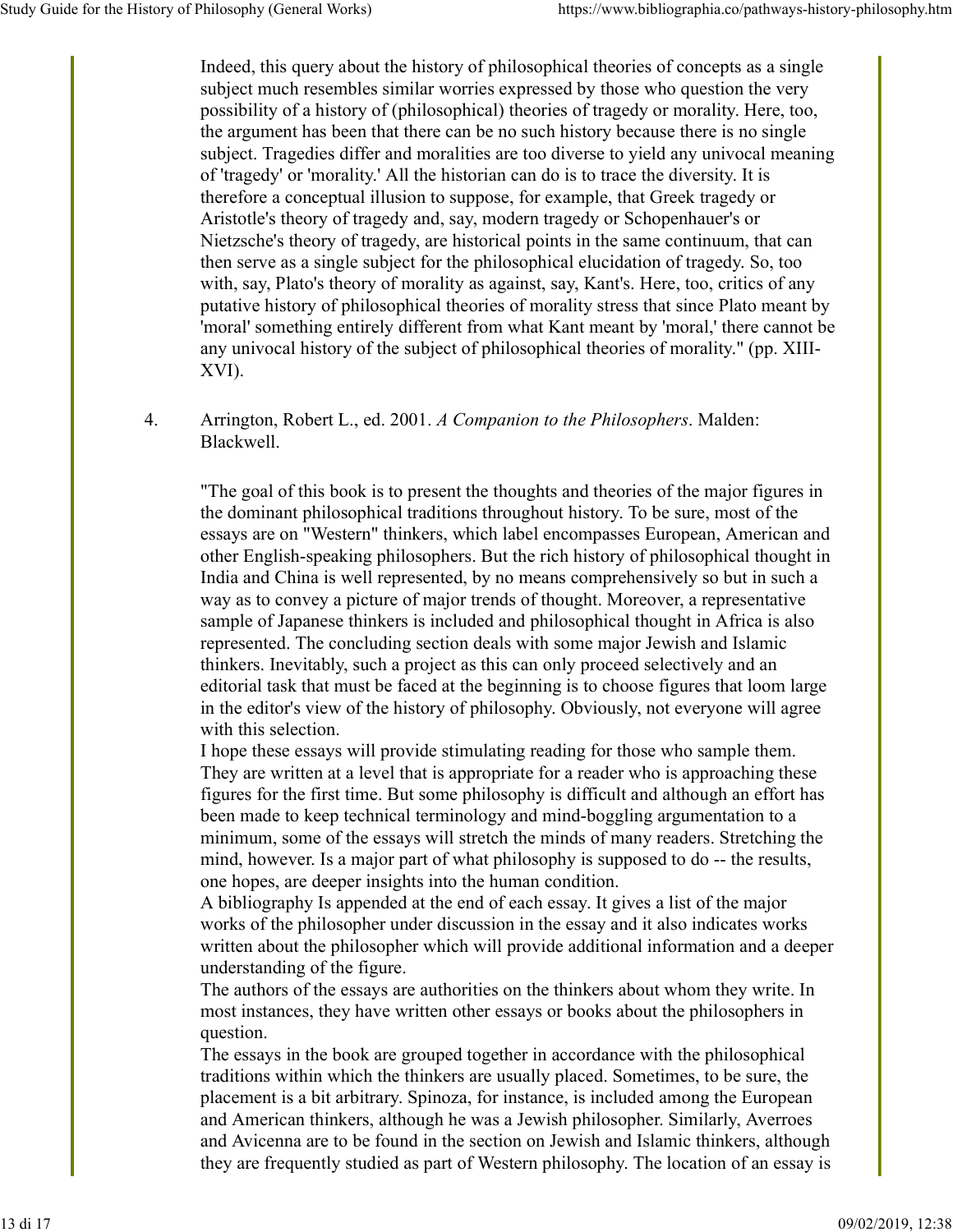largely determined by the distinctive tradition with which the thinker discussed primarily engaged. Spinoza, for instance, was concerned first and foremost about the problems inherited from Descartes and the history of European philosophy: Averroes and Avicenna engaged with a distinctive Islamic set of issues, although their philosophies were heavily influenced by earlier Western thinkers. To assist the reader in tracing the lines of connection (historical and Intellectual) among the various philosophers, the names of other thinkers whose work bears some significant relationship to the thought of the philosopher being discussed are given In small capitals. In the case of some of the essays. peculiarities of style are indicated in the "guide to the entries" on the title page of the section." (from the Preface). Study Guide for the History of Philosophy (General Works) https://www.bibliographia.co/pathways-history-philosophy.htm<br>
largely determined by the distinctive tradition with which the thinker discussed<br>
primarily engaged. S

> 5. Waithe, Mary Ellen, ed. 1987. A History of Women Philosophers. Dordrecht: Springer.

Vol. 1: Ancient Women Philosophers, 600 B.C.-500 A.D (1987); Vol. 2: Medieval, Renaissance and Enlightenment Women Philosophers, 500-1600 (1989); Vol. 3: Modern Women Philosophers, 1600-1900 (1991); Vol. 4: Contemporary Women Philosophers, 1900-Today (1994).

"Two events led to the creation of our four-volume series on the history of women philosophers. The first occurred on a sweltering October afternoon in 1980 when I sought comfort in the basement library of City University of New York's Graduate Center. I came upon a reference to a work by Aegidius Menagius, Historia Mulierum Philosopharum, published in 1690 and 1692. I had never heard of any women philosophers prior to the 20th century with the exceptions of Queen Christina of Sweden, known as Descartes' student, and Hildegard von Bingen, who lived in the 12th century. Two months later, the second event occurred. I went to the Brooklyn Museum to see Judy Chicago's Dinner Party, a sculptural history of the achievements of women. Part of the exhibit consisted of posters listing the names, nationalities and dates of birth of accomplished women, together with brief descriptions of their accomplishments. Some of those listed were identified as "philosophers."

It took sixteen months to obtain a copy of Menagius' book. (A modern English translation of Mulierum by Beatrice Zedler (\*), a participant in the Project on the History of Women in Philosophy, is available through University Press of America.) Although Menage footnoted his sources, the abbreviation conventions used by him made it difficult to duplicate his research. Little did I know then about the existence of reference works giving commonly used abbreviations for early scholarly materials. My problem was compounded by the need to locate editions of the source materials that would have been available to Menage. As it turns out, many of the women he listed as philosophers were astronomers, astrologers, gynecologists. or simply relatives of male philosophers. Nevertheless, the list of women alleged to have been philosophers was impressive." (pp. IX-X).

"Research about the history of women philosophers has proceeded in several stages: first, creating a compendium of names, nationalities, and dates of birth of women alleged to have been philosophers. Second, confirming or disconfirming the allegations. In the first stage of research, names appearing in Menage's and Chicago's lists were checked in general encyclopedias, history books, encyclopedias and histories of philosophy, religion, astronomy, mathematics. science, etc. Some of these entries would name other women alleged to be philosophers; names which would then be added to the list. Books about "famous ladies" and "notable females" were read in full, yielding more new names, and frequently, biographical sketches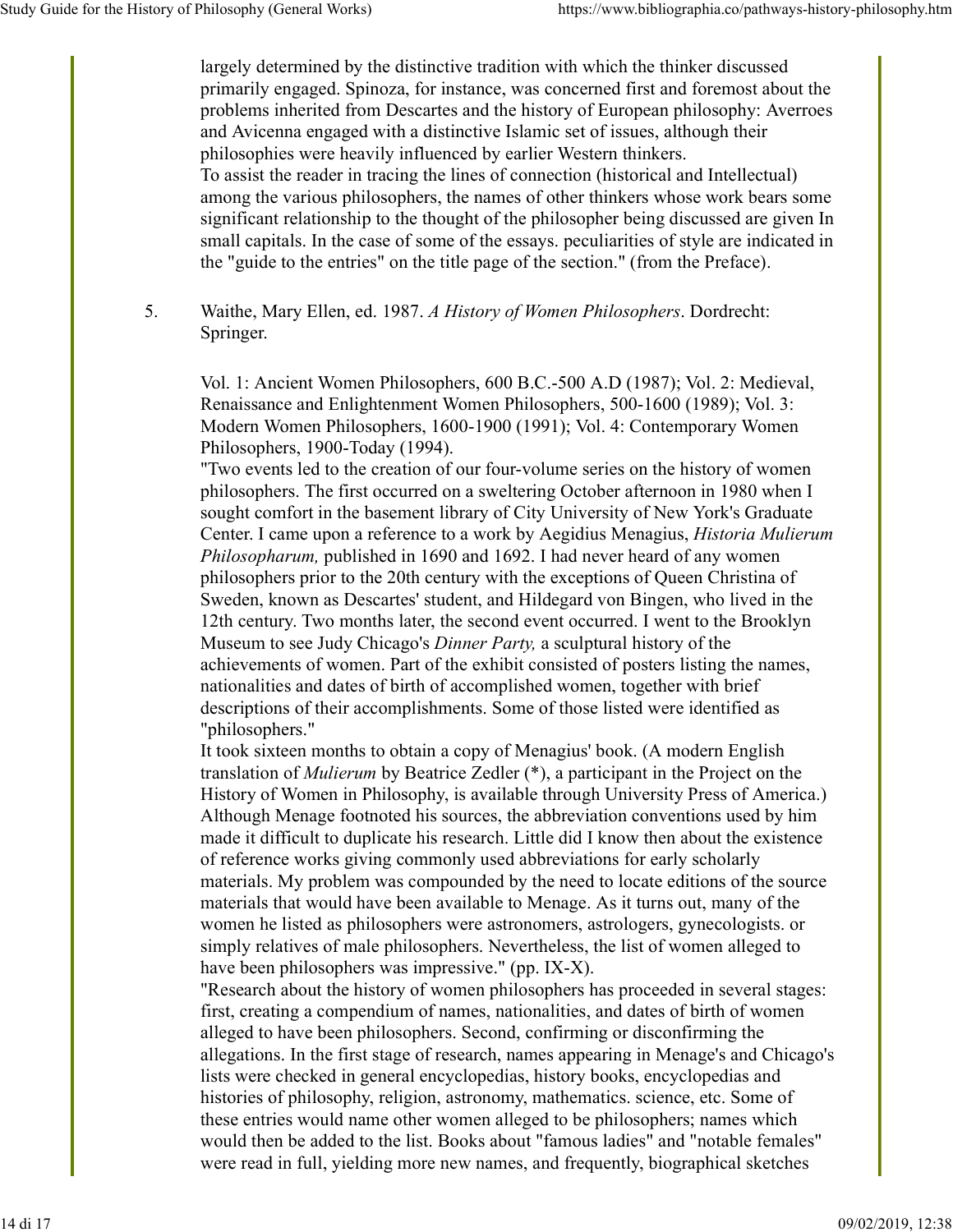and bibliographical information. As word of the Project spread, new information about previously unknown women philosophers was received. Some of the information came from scholars who were later to become collaborators in the Project; some came from well-wishers impressed by the scope and significance of our work. The same basic method of research was used for the compendium-creating stage for all four volumes. But the methods of research for the second stage confirming that the woman actually was a philosopher - varied somewhat with each volume's research. Verifying information about pre-17th century women was much more difficult than verifying information about modern and contemporary women philosophers. In order to locate reliable sources about the ancient and pre-modern philosophers, we frequently relied on "free association" of the names with names of male colleagues, male relatives, subject headings for topics the women wrote about, or with names of schools of philosophy and locations with which the women were associated." (pp. XIII-XIV). Study Guide for the History of Philosophy (General Works) https://www.bibliographia.co/pathways-history-philosophy.htm<br>and bibliographical information. As word of the Project spread, new information<br>about previously unknow

> (\*) Gilles Méenage, The History of Women Philosophers, translated from the Latin with an Introduction by Beatrice H. Zedler, Lanham, University Press of America, 1984.

Warren, Karen J. 2009. An Unconventional History of Western Philosophy. 6. Conversations between Men and Women Philosophers. Lanham: Rowman & Littlefield.

"This book is an outgrowth of what has come to be known as "the recovery project" in philosophy.

"The recovery project" refers primarily to those efforts to rediscover the names, identities, and philosophical contributions of women philosophers whose existence has been virtually overlooked, neglected, ignored, or lost in the traditional or canonical account of the history of Western philosophy, especially from 600 B.C.E. to 1600 C.E. It was initiated by philosophers who raised a simple but basic question that, at the time, had mostly not been asked (despite how obvious the question seems now): "Could there really have been no women philosophers throughout the history of Western philosophy?" They knew there had to have been women philosophers, but who were they?

Rediscovering these women philosophers has been a labor-intensive effort, undertaken by a handful of dedicated people. Mary Ellen Waithe's pioneering work in the already classic four volume set, A History of Women Philosophers, was a decisive turning point in the generation of the names, lives, and writings of many forgotten women philosophers (1) (see introduction to chapter 4). Many of the commentators in this textbook provided early translations or commentaries on texts in Waithe's series; others published articles and books on individual women philosophers as part of the recovery project.(2)

Their recovery work has generated an ever-burgeoning scholarly literature on women philosophers who currently are absent in the history of Western philosophy (see appendix A). This recovery work in philosophy also continues to be important and actively engaged in by scholars. That this book focuses on filling a critical gender omission in the history of Western philosophy by including women alongside their historical male philosopher contemporaries neither diminishes the significance of the on-going recovery project work nor overrides the gratitude and admiration due those scholars who are continuing the work, especially in this historically gender-exclusive field, philosophy, to which all contributors to this book have dedicated our professional lives.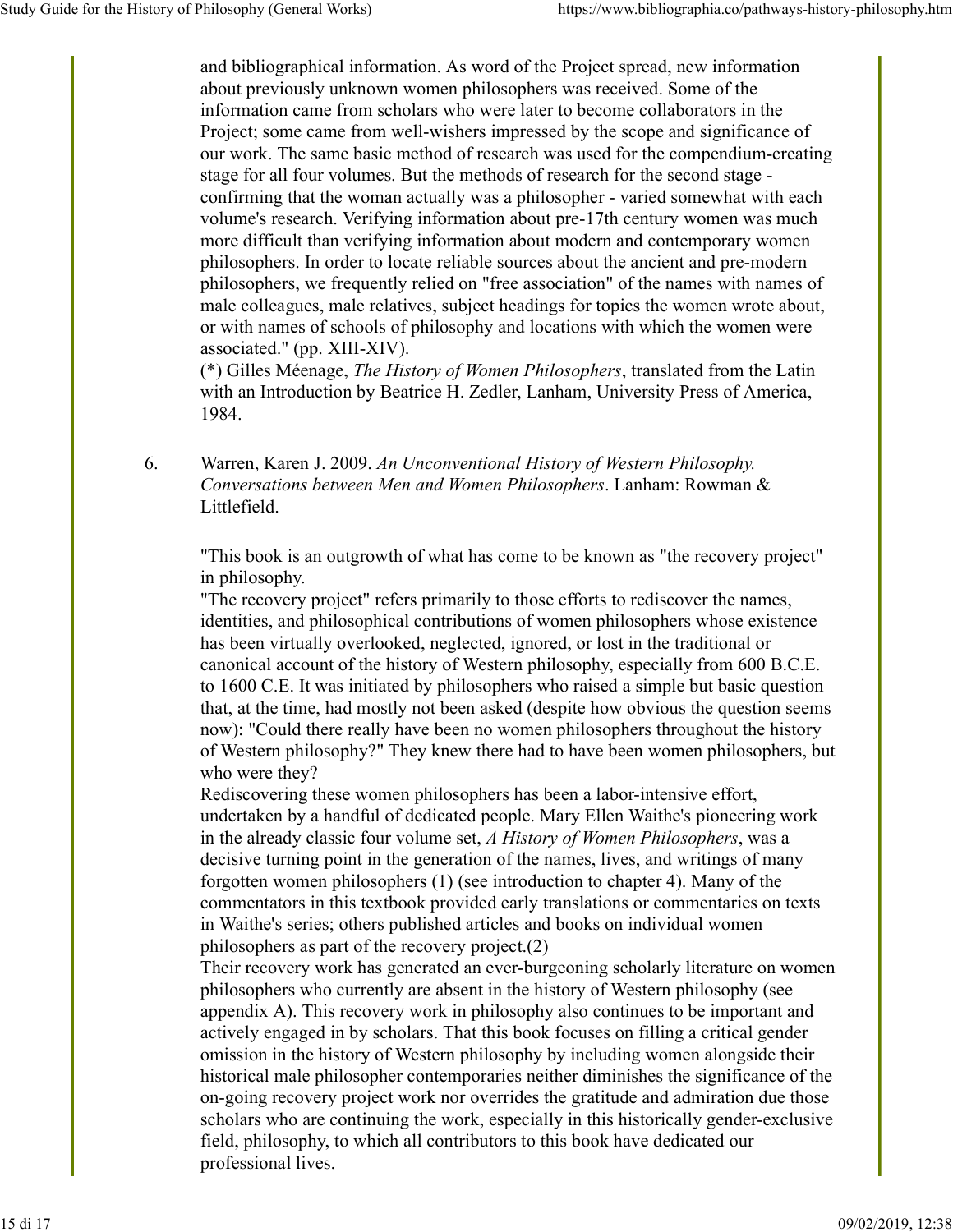This book builds on the success of the recovery project by extending it to the inclusion of women philosophers with their historical male philosopher contemporaries in each of the four main historical periods in the history of Western philosophy: ancient, medieval, modern, and contemporary philosophy. With the publication of this book it is no longer scholarly accurate, appropriate, acceptable, or necessary to describe, conceptualize, or teach the history of Western philosophy without women." (from the Preface by K. J. Warren, XIII-XIV). Study Guide for the History of Philosophy (General Works) https://www.bibliographia.co/pathways-history-philosophy.htm<br>
This book builds on the success of the recovery project by extending it to the<br>
inclusion of women phi

(1) See references to Mary Ellen Waithe in lead essay, note 3.

(2) See resources in lead essay, note 3.

Note 3. Four types of source materials were used or consulted for those portions of the book I wrote:

(1) Lecture notes from more than thirty years of teaching, primarily for the lead essay, on almost all the men and women philosopher pairs in each chapter and for background philosophical content of the chapter introductions; (2) "recovery project" texts, primarily to learn about the women philosophers in each chapter (and others in the history of Western philosophy), to write the biographies of the women philosophers and to generate the list of women philosophers in appendix A; (3) Internet Websites, primarily for biographical information for the chapter introductions and the glossary; and (4) some

secondary source material on or in the history of Western philosophy, primarily for those philosophers whom I have not taught.

(2) The "recovery project "material includes the following:

Alic, Margaret. Hypatia's Heritage: A History of Women in Science From Antiquity Through the Nineteenth Century (Boston: Beacon Press, 1986).

Allen, Sister Prudence RSM. The Concept of Woman: The Aristotelian Revolution, 750 B.C.-A.D. 1250 (Grand Rapids, MI: William B. Freedman Publishing Co., 1985).

Allen, Sister Prudence RSM. The Concept of Woman, vol. 2, The Early Humanist Revolution, 1250-1500 (Grand Rapids, MI: William B. Freedman Publishing Co., 2002).

Atherton, Margaret, ed. Women Philosophers of the Early Modern Period (Indianapolis, IN: Hackett Publishing Co., 1994).

Barth, Else M. Women Philosophers: A Bibliography of Books Through 1990 (Bowling Green, OH:Philosophy Documentation Center, 1992).

Broad, Jacqueline. Women Philosophers of the Seventeenth Century (New York: Cambridge UniversityPress, 2002).

Dykeman, Therese Boos, ed. American Women Philosophers, 1650-1930: Six Exemplary Thinkers (Lewiston, NY: Edwin Mellen Press, 1993).

Dykeman, Therese Boos, ed. The Neglected Canon: Nine Women Philosophers (Boston: Kluwer Academic Publishers, 1999).

Gardner, Catherine Villanueva. Rediscovering Women Philosophers: Philosophical Genre and the Boundaries of Philosophy (Boulder, CO: Westview, 2000).

Gould, Vivian. Daughters of Time, 2000 Notable Women: Antiquity to 1800 (North Charleston, SC: Book Surge, 2005).

Kersey, Ethel M. Women Philosophers: A Bio-Critical Source Book (New York: Greenwood Press, 1989).

McAlister, Linda Lopez, ed. Hypatia: A Journal of Feminist Philosophy, Special Issue on the History of Women in Philosophy 4, no. 1 (Spring 1989).

Ménage, Gilles. The History of Women Philosophers trans. Beatrice H. Zedler (Lanham, MD: University Press of America, 1984).

Rogers, Dorothy, and Therese Boos Dykeman , eds. Hypatia: A Journal of Feminist